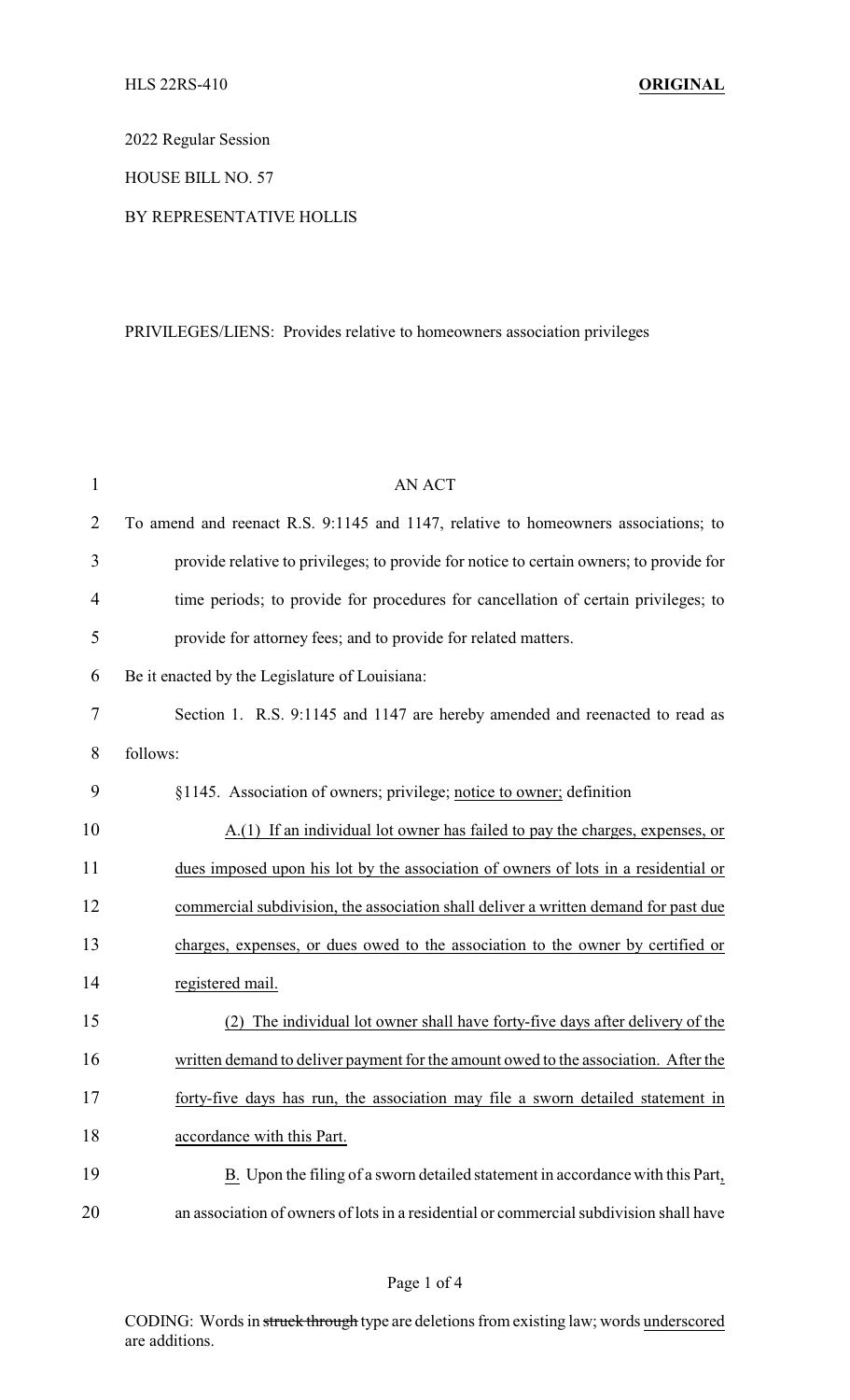| $\mathbf 1$ | a privilege upon the lot and improvements thereon of an owner in the subdivision             |
|-------------|----------------------------------------------------------------------------------------------|
| 2           | who fails to pay charges, expenses or dues imposed upon such lot and improvements            |
| 3           | thereon in accordance with recorded restrictions, servitudes, or obligations affecting       |
| 4           | such subdivision. An association of owners refers to a nonprofit corporation,                |
| 5           | partnership, association, or other legal entity whose members are owners of lots in          |
| 6           | the subdivision, and which maintains certain portions of the land or improvements            |
| 7           | in such subdivision for the use and benefit of the owners of lots in such subdivision.       |
| 8           | The privilege shall secure unpaid charges, expenses or dues imposed by the                   |
| 9           | association of owners, together with legal interest from the date due and reasonable         |
| 10          | attorney's attorney fees.                                                                    |
| 11          | C. If judgment is rendered against an association who filed suit to enforce                  |
| 12          | the privilege provided in Subsection B of this Section, the court may award the              |
| 13          | individual lot owner costs of court, reasonable attorney fees, and other related costs,      |
| 14          | as well as any other sanctions and relief requested pursuant to Code of Civil                |
| 15          | Procedure Article 863.                                                                       |
| 16          | For the purposes of this Part, an association of owners refers to a                          |
| 17          | nonprofit corporation, partnership, association, or other legal entity whose members         |
| 18          | are owners of lots in the subdivision, and which maintains certain portions of the           |
| 19          | land or improvements in such subdivision for the use and benefit of the owners of            |
| 20          | lots in such subdivision.                                                                    |
| 21          | *<br>∗<br>∗                                                                                  |
| 22          | §1147. Privilege; five year ninety day period                                                |
| 23          | $\underline{A}$ . A recorded sworn statement shall preserve the privilege against the lot or |
| 24          | lots and improvements thereon for a period of five years ninety days after the date          |
| 25          | of recordation. The effect of recordation shall cease and the privilege preserved by         |
| 26          | this recordation shall perempt unless a suit to enforce the privilege is filed within        |
| 27          | five years ninety days after the date of its recordation and a notice of the filing of       |
| 28          | such suit is filed in the mortgage records of the parish in which the subdivision is         |
| 29          | located.                                                                                     |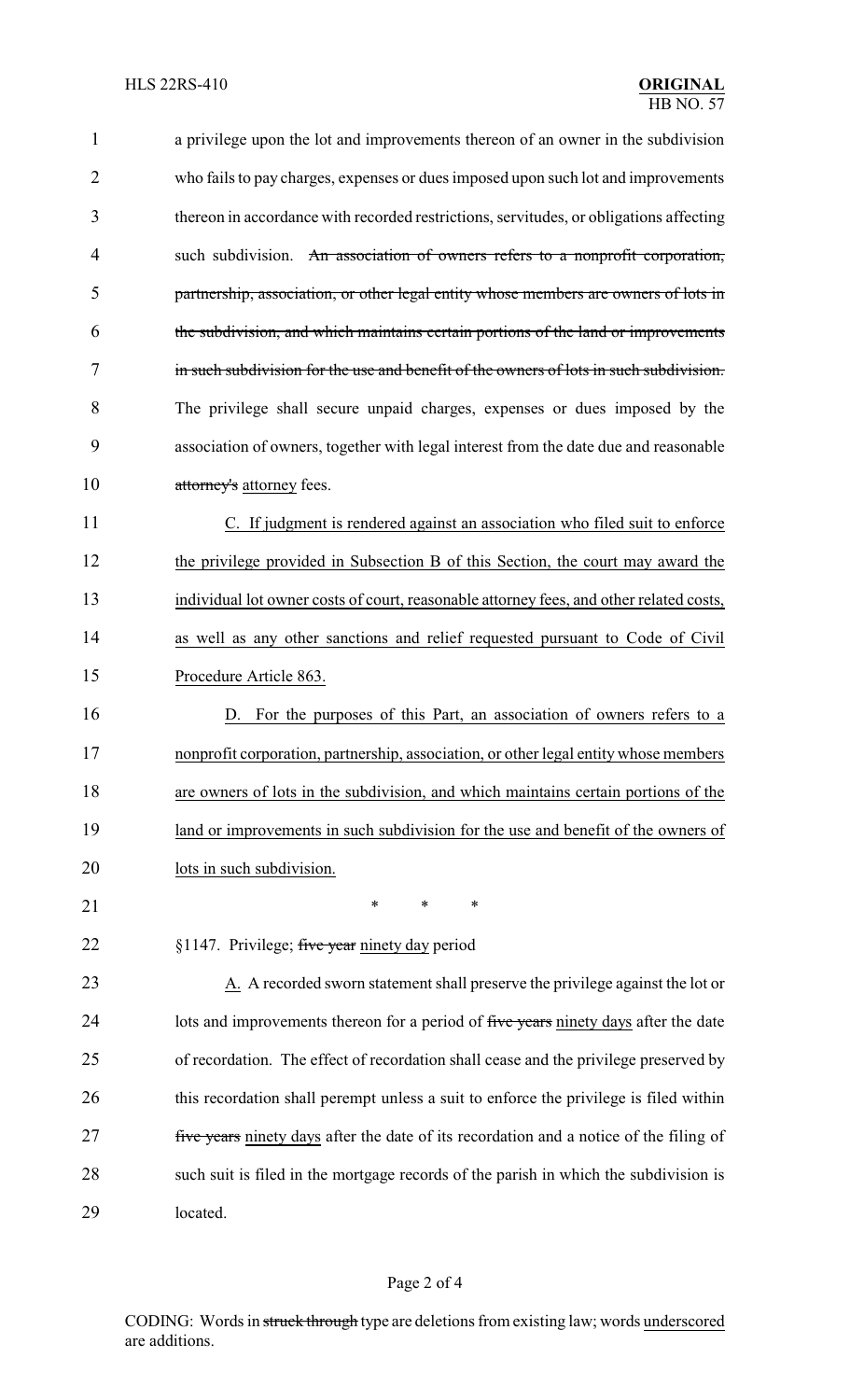| $\mathbf{1}$   | B.(1) If the privilege preserved by the filing of the recorded sworn statement         |
|----------------|----------------------------------------------------------------------------------------|
| $\overline{2}$ | is extinguished, an owner or other interested person may require the association to    |
| 3              | give a written request for cancellation in the manner provided by law directing the    |
| 4              | recorder of mortgages to cancel the recorded sworn statement for the extinguished      |
| 5              | privilege within ten days after a written request is received by the association who   |
| 6              | filed the recorded sworn statement.                                                    |
| $\tau$         | If the association fails to deliver a written request for cancellation in<br>(2)       |
| 8              | proper form to cancel the extinguished privilege as provided in this Section, the      |
| 9              | association shall be liable for damages suffered by the owner or person requesting     |
| 10             | the authorization, as well as reasonable attorney fees and costs.                      |
| 11             | (3) A person who has properly requested a written request for cancellation             |
| 12             | shall have an action pursuant to R.S. 44:114 against the person required to deliver    |
| 13             | the written request to obtain a judgment declaring the claim or privilege extinguished |
| 14             | and directing the recorder of mortgages to cancel the sworn statement if the           |
| 15             | association required to give the written request fails or refuses to do so within the  |
| 16             | time required by this Subsection. The judgment shall declare the privilege to be       |
| 17             | extinguished and shall direct its cancellation, as well as grant the plaintiff damages |
| 18             | and reasonable attorney fees and costs.                                                |
| 19             | The recorder of mortgages shall cancel a sworn statement of the<br>(4)                 |
| 20             | extinguished privilege from his records upon the filing with him by any person of a    |
| 21             | written request for cancellation in proper form or when he is ordered to do so by      |
| 22             | judgment of the court.                                                                 |
|                |                                                                                        |

## DIGEST

The digest printed below was prepared by House Legislative Services. It constitutes no part of the legislative instrument. The keyword, one-liner, abstract, and digest do not constitute part of the law or proof or indicia of legislative intent. [R.S. 1:13(B) and 24:177(E)]

| HB 57 Original | 2022 Regular Session | Hollis |
|----------------|----------------------|--------|
|----------------|----------------------|--------|

**Abstract:** Provides for a 45-day notice period for individual lot owners prior to the filing of a homeowners association privilege and reduces the homeowners association privilege enforcement period to 90 days. Provides for the cancellation of extinguished privileges from the mortgage records.